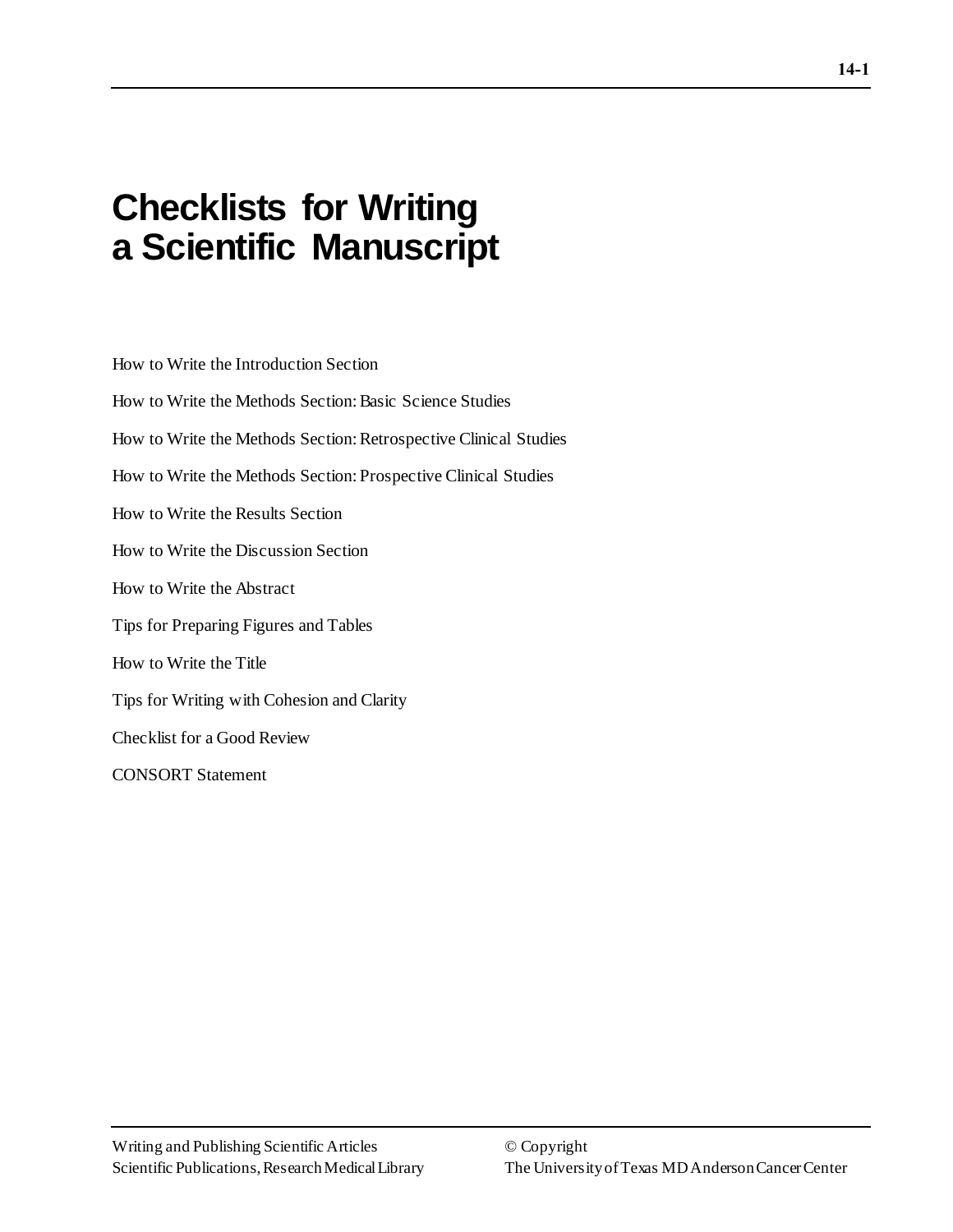### **How to Write the Introduction Section**

To write the Introduction section, do the following:

- **•** Provide the background information relevant to your paper at a level of detail appropriate for your readers. State what led you to your hypothesis. Give enough background information so that readers will understand why you asked the research question you asked. Discuss the background's concepts from the most general to the most specific (funnel structure). Be sure to make it clear why you performed the study and what you expected to learn from the research.
- Identify the gap in knowledge your study seeks to fill, and explain why filling the gap is important.
- **Example 1** State your hypothesis or the purpose of your study. Word it so that the research question is clear and specific and the results can be unambiguously evaluated.
- **•** Describe how you will test the hypothesis.
- Briefly state your conclusion about your hypothesis (optional).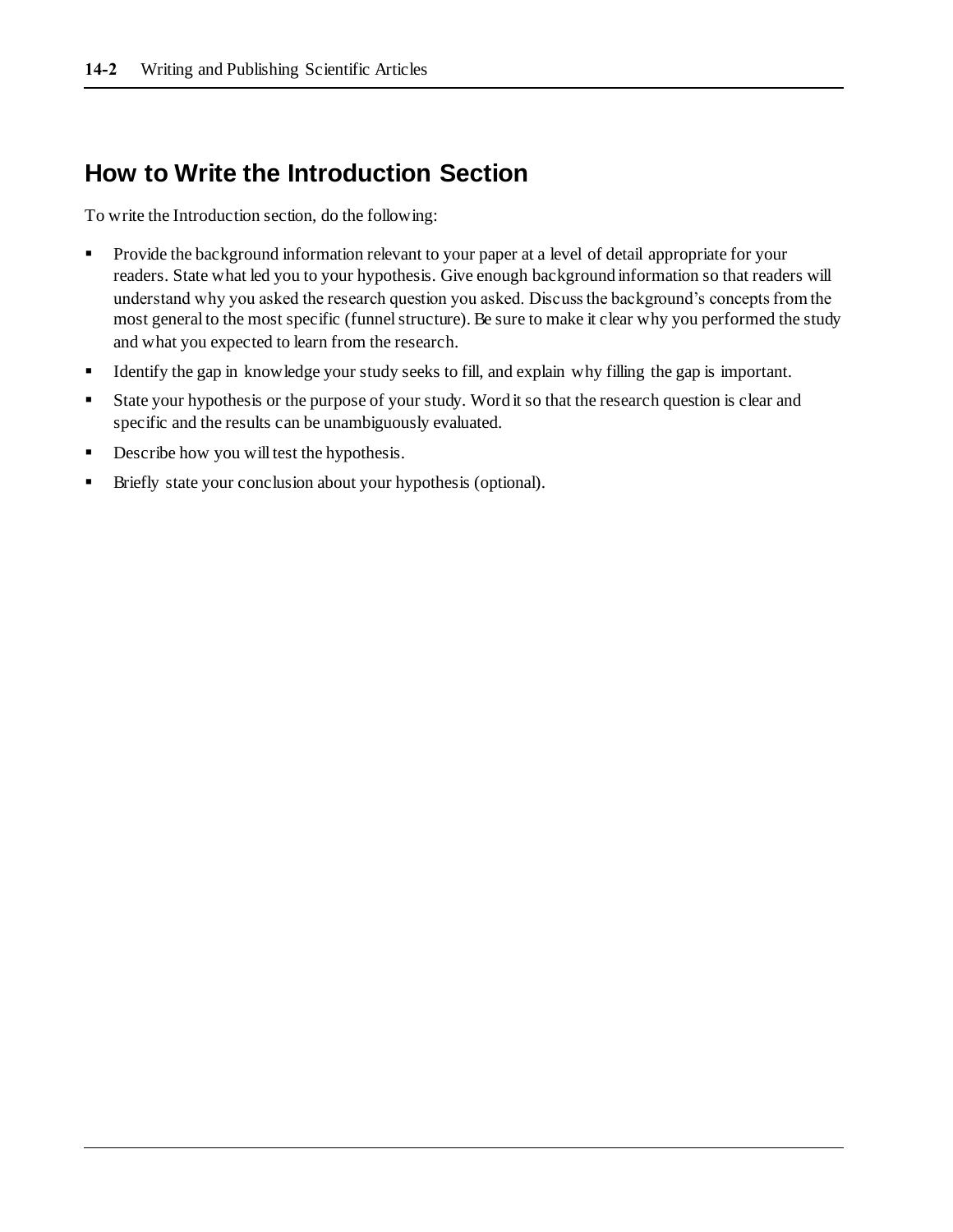### **How to Write the Methods Section: Basic Science Studies**

One way to write the Methods section of a basic science study is to create paragraphs for each main topic below that applies to your study. The following order works well in many papers.

#### **Materials**

- Describe the materials (e.g., animals, drugs, reagents, equipment) used in the study.
- For drugs, use the generic name and specify the concentration and dose. (A trade name may be given in parentheses at first mention.) For reagents, specify the concentration and grade, if appropriate.
- **•** Identify the suppliers of those materials and the locations (city and state) of the suppliers.

#### **Cell Lines and Cultures**

- Describe the cell lines and cultures that were used.
- Identify the suppliers of the cell lines and the locations (city and state) of the suppliers.
- Describe how the cultures were prepared.

#### **Human Subjects**

- Say whether institutional approval and informed consent were obtained, and if not, explain why not.
- Describe the source of the study population.
- List inclusion and exclusion criteria.
- Tell how samples were collected.
- Tell the number of samples included.

#### **Animals**

- Provide the standards of care that were followed in the care of animals.
- Identify the supplier of the animals.
- State how many animals were used.
- Describe what was done to the animals, including how they were killed.

#### **Experiments**

Describe what experiments were performed, why each was performed, and specifically how each was performed. (Each experiment may be described in a separate paragraph, each beginning with an explanation of what the particular experiment was designed to determine.) Chronological order usually works best.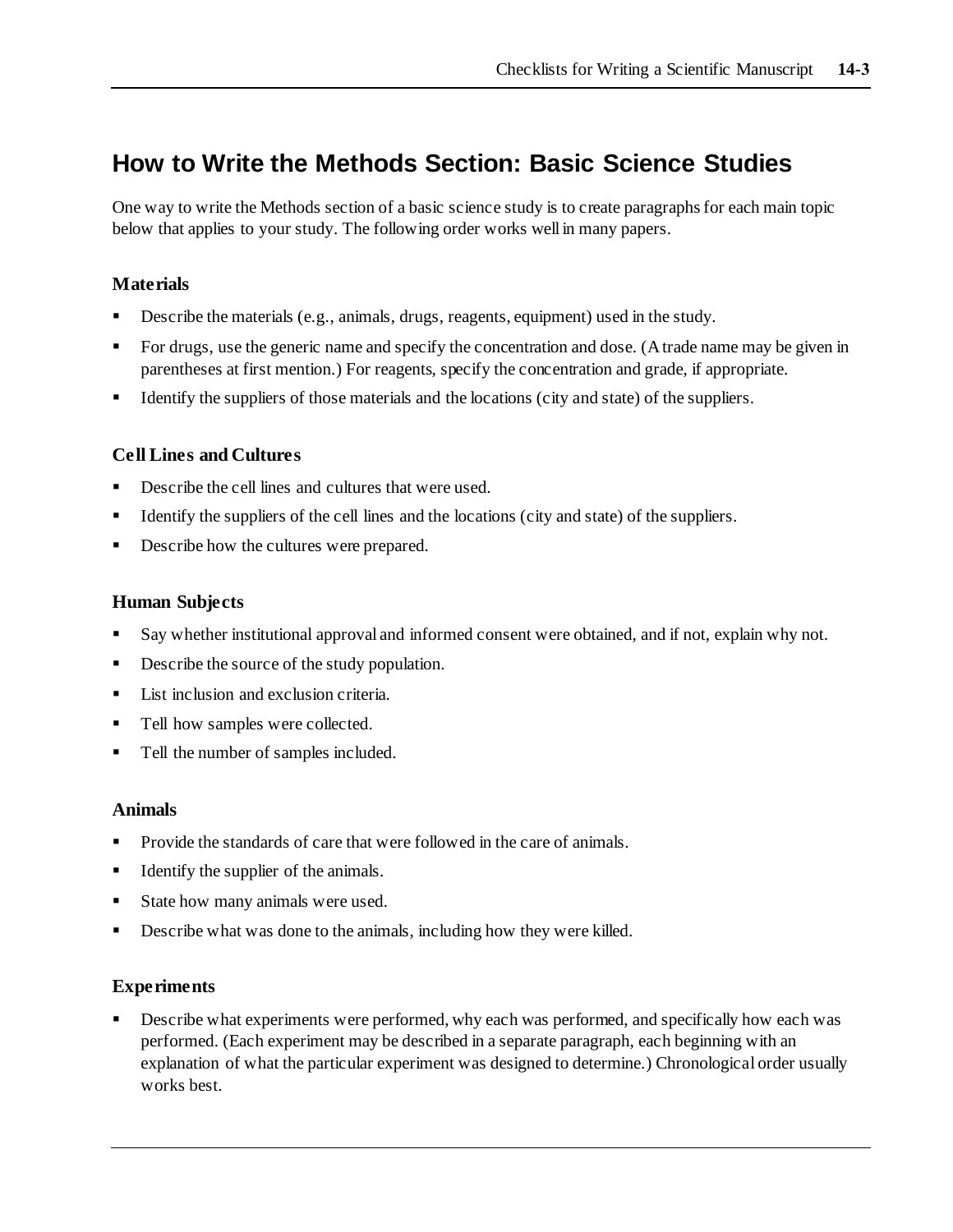#### **Statistical Tests**

- Identify the statistical tests that were performed.
- State what each test was used to evaluate.
- State the values at which differences were considered statistically significant (for instance,  $P < 0.05$ ).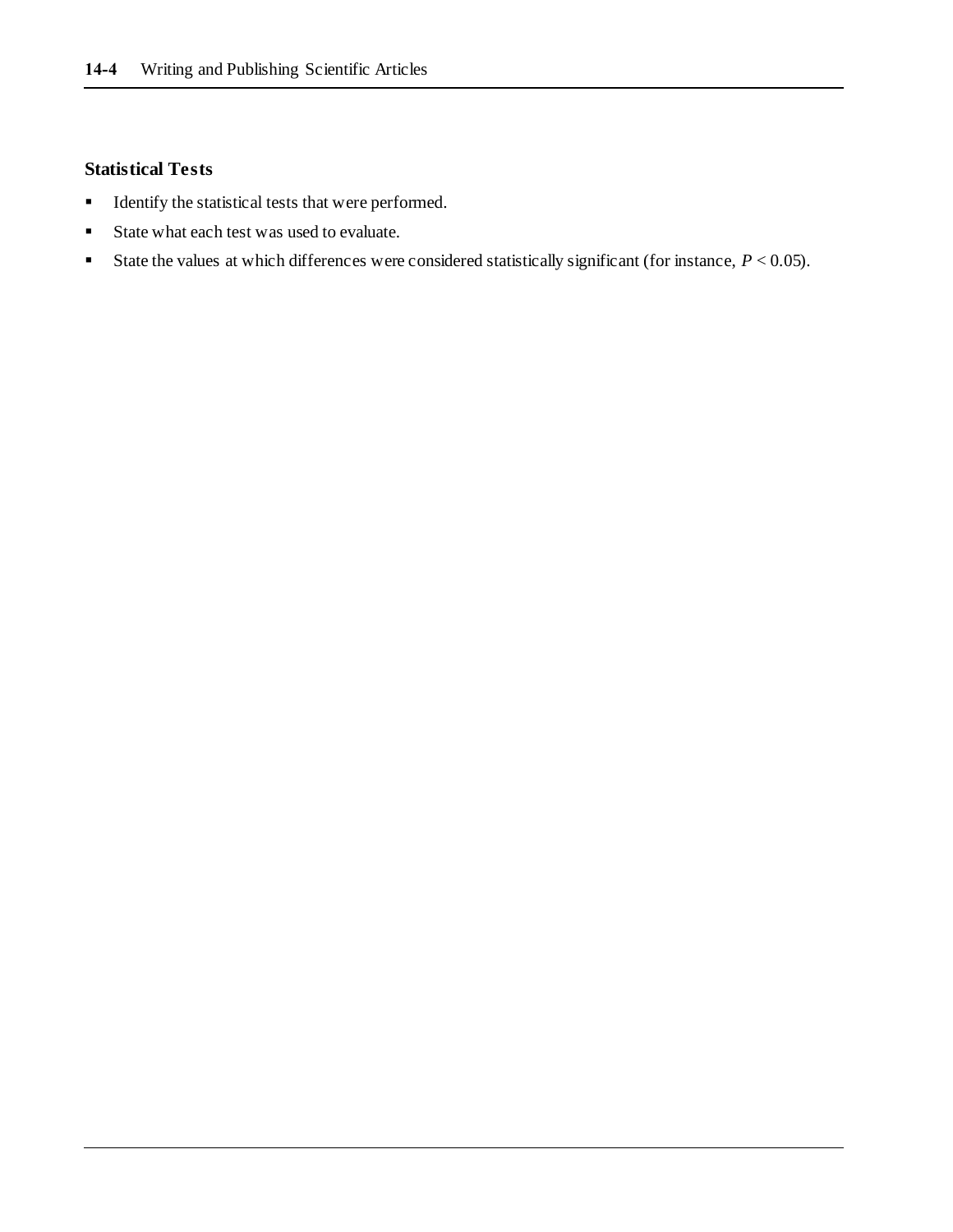## **How to Write the Methods Section: Retrospective Clinical Studies**

One way to write the Methods section of a retrospective clinical study is to address each topic below that applies to your study. The following order works well in many papers.

- Subjects: Source of the study subjects (for example, chart review, database, patients in a previously reported prospective clinical study).
- Selection criteria: Criteria for selection of the overall study population (inclusion and exclusion criteria, including dates).
- Data reviewed: Types of data reviewed or extracted from patient records.
- Subgroups: How the study subgroups were defined.
- Numbers of patients: Numbers of patients ultimately included in the study and in each subgroup. (Included in most but not all papers. When this information is not reported in the Methods section, it should be reported at the beginning of the Results section.)
- Approval of the study by an institutional review board and the use of an informed consent process for subjects (or the board's waiver of this process).
- Evaluations and interventions: Pretreatment evaluations, treatments and interventions, and follow-up evaluations for patients in the study. Provide general information only. If the evaluations or treatments (for example, chemotherapy regimens, drug doses, radiotherapy techniques) differed from patient to patient and the study was designed to show the effect of those differences on outcome, report the numbers of patients who got each type of evaluation or treatment at the point in the Results section where you report the outcomes.
- Outcome measures: Outcome measures and minimum differences that were considered clinically important.
- Statistical methods: Methods of statistical analysis, described in sufficient detail to permit replication.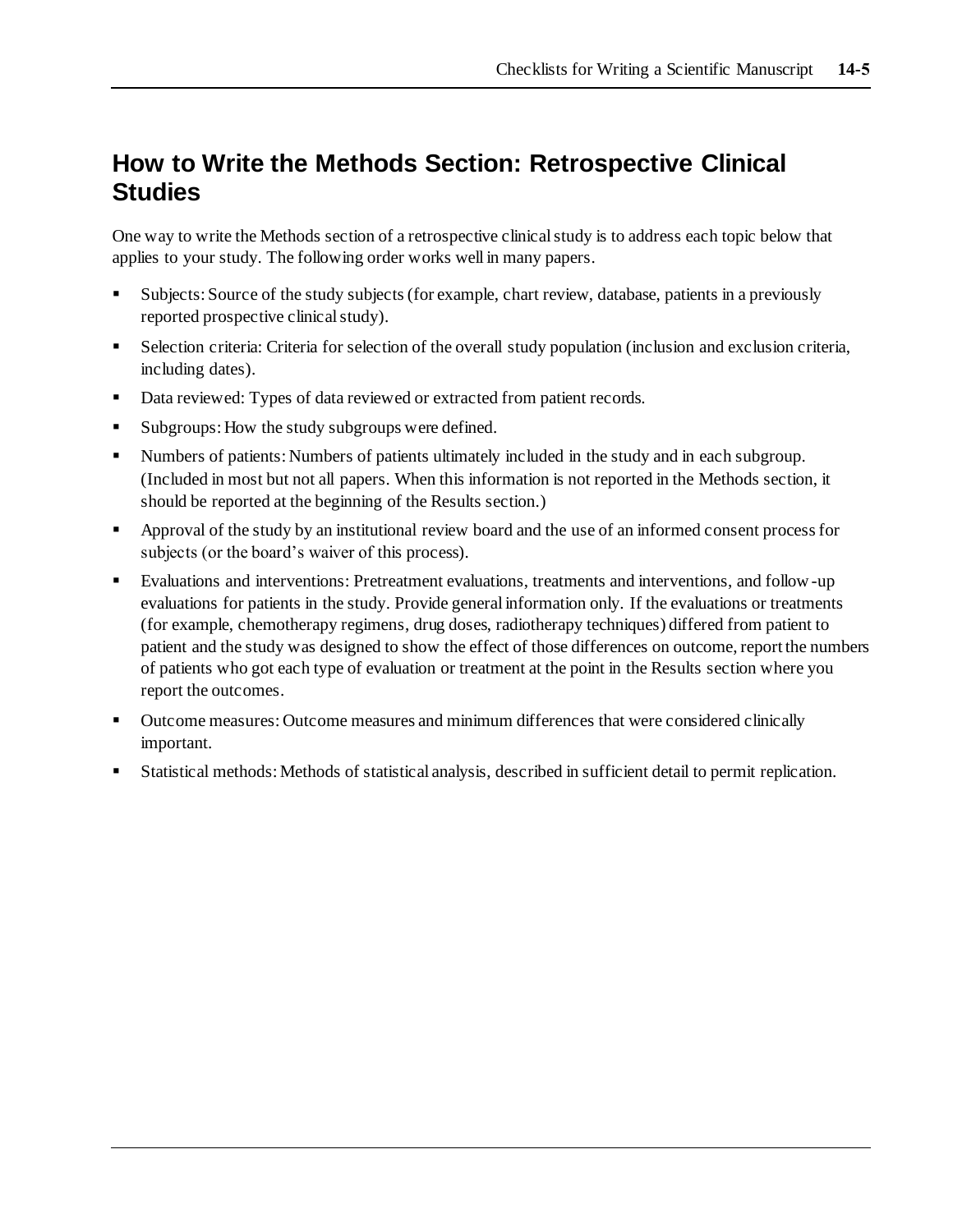### **How to Write the Methods Section: Prospective Clinical Studies**

One way to write the Methods section of a prospective clinical study is to address each topic below that applies to your study. The following list is from th[e CONSORT statement](https://www.acpjournals.org/doi/10.7326/0003-4819-152-11-201006010-00232?articleid=745807), which provides recommendations for reporting the results of prospective randomized clinical trials.

- **•** Participants: Eligibility criteria for participants and the settings and locations where the data were collected.
- **•** Interventions: Precise details of the interventions intended for each group and how and when they were actually administered.
- Outcome measures: Clearly defined primary and secondary outcome measures and, when applicable, any methods used to enhance the quality of measurements (e.g., multiple observations, training of assessors).
- Sample size: How sample size was determined and, when applicable, explanation of any interim analyses and stopping rules.
- Randomization—sequence generation: Method used to generate the random allocation sequence, including details of any restriction (e.g., blocking, stratification).
- Randomization—allocation concealment: Method used to implement the random allocation sequence (e.g., numbered containers or central telephone), clarifying whether the sequence was concealed until interventions were assigned.
- Randomization—implementation: Who generated the allocation sequence, who enrolled participants, and who assigned participants to their groups.
- Blinding (masking): Whether or not participants, those administering the interventions, and those assessing the outcome were blinded to group assignment. If done, how the success of blinding was evaluated.
- Statistical methods: Statistical methods used to compare groups for primary outcome(s); methods for additional analyses, such as subgroup analyses and adjusted analyses.

In addition to the items above, from th[e CONSORT statement](https://www.acpjournals.org/doi/10.7326/0003-4819-152-11-201006010-00232?articleid=745807), describe the procedures used to ensure ethical conduct of the study, such as approval of the study by an institutional review board and the use of an informed consent process for participants.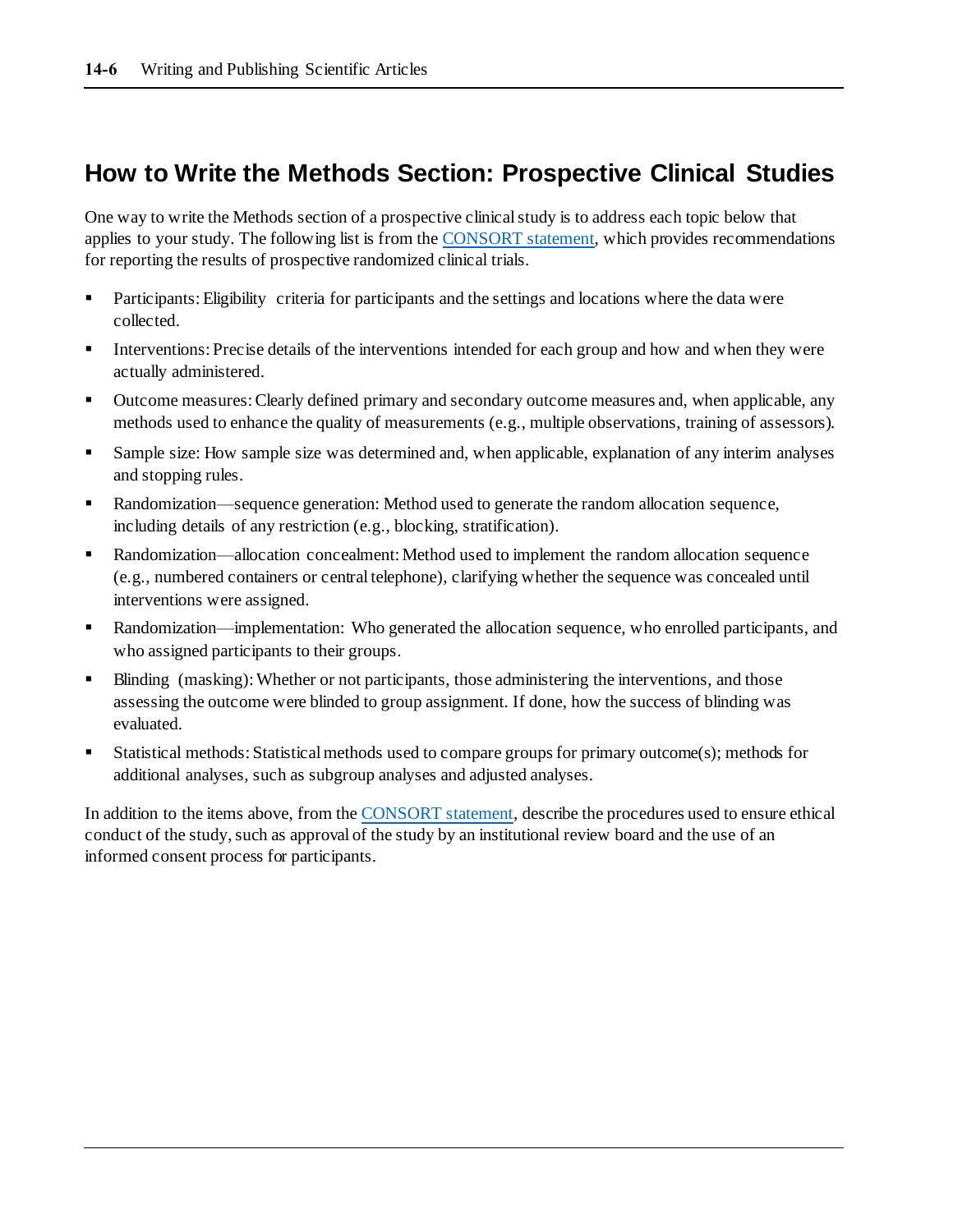### **How to Write the Results Section**

To write the Results section, try the following:

- Construct your figures and tables. The chapter "Effective Figures and Tables" includes guidelines on how to make them.
- Outline the Results section using subheadings.
- Under each subheading, list the figures and tables that you will talk about in that section.
- Write the text corresponding to each subheading. When appropriate, begin each subsection with a phrase or statement that reminds readers of the experiment or analysis you performed; describe the findings from that experiment or analysis, referring to figures and tables as appropriate; and close with a sentence that indicates what is most important about these data. Minimize repetition between text and figures and tables.
- Make sure that a result is provided for each method described in the Methods section.
- When you have finished, make sure that data in text match data in the figures and tables.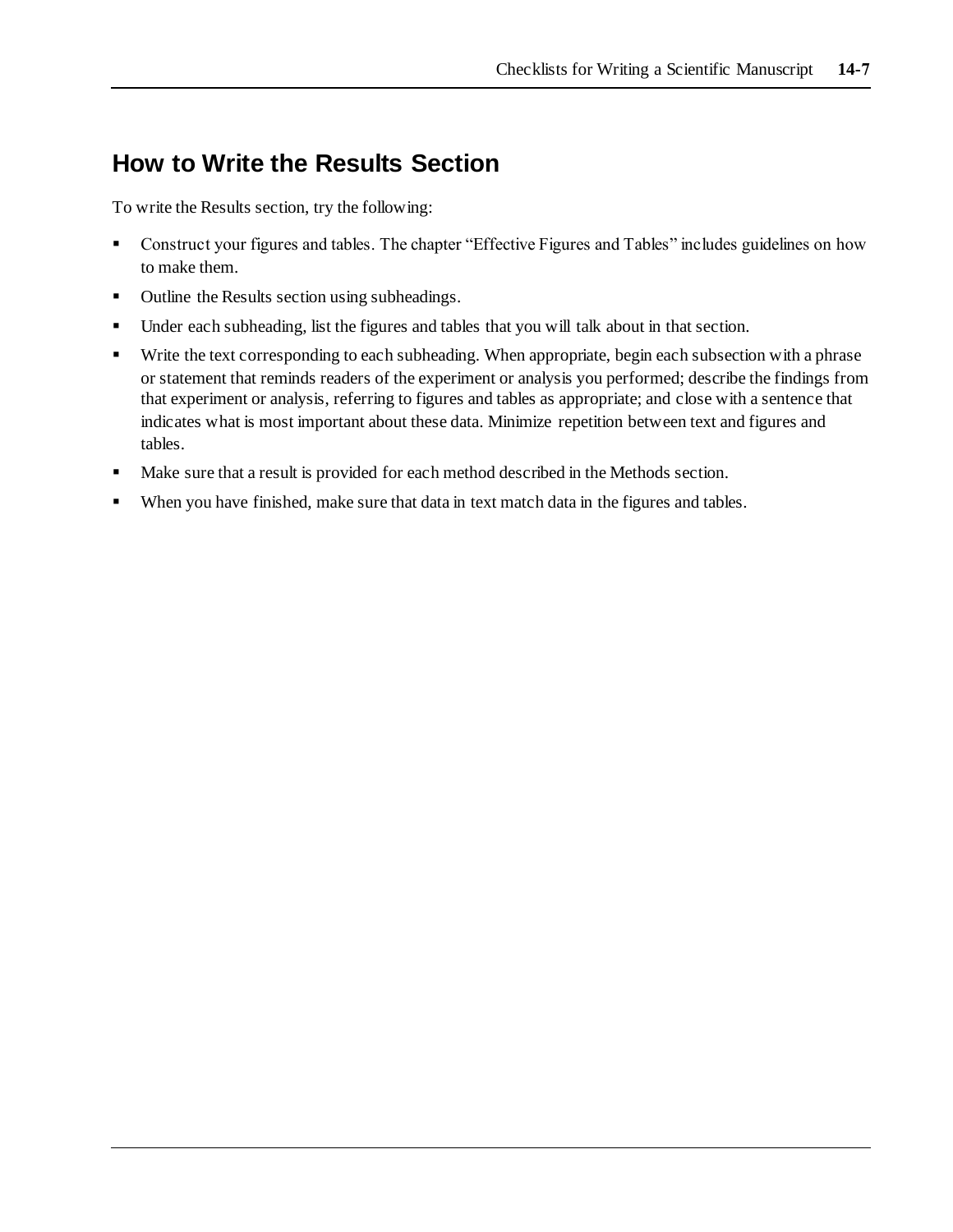### **How to Write the Discussion Section**

The Discussion is basically an essay on the importance of your findings—how they fit into what is already known in the field, how they affect current scientific thought or medical practice, and what further research they suggest. Your findings can thus be thought of as a brick in the structure of scientific knowledge. They are supported by previous work and in turn will support future research.

To write the Discussion, address all of the following that apply to your study:

- Begin by stating your conclusions based on your findings. Include the major findings that support your conclusions.
- Interpret your findings—say what the results mean and how they relate to each other.
- Indicate how your findings fit in with the existing literature:
	- Studies that agree.
	- Studies that disagree, and why.
- State the novelty or exceptional strengths of your study.
- Address the limitations and any other potential valid criticisms of your study.
- State the extent to which your findings can be generalized to other populations.
- Describe why having filled the knowledge gap is important.
- Explain the implications of your findings, for example, how they may affect scientific thought or medical practice.
- Describe avenues for further study that your findings suggest.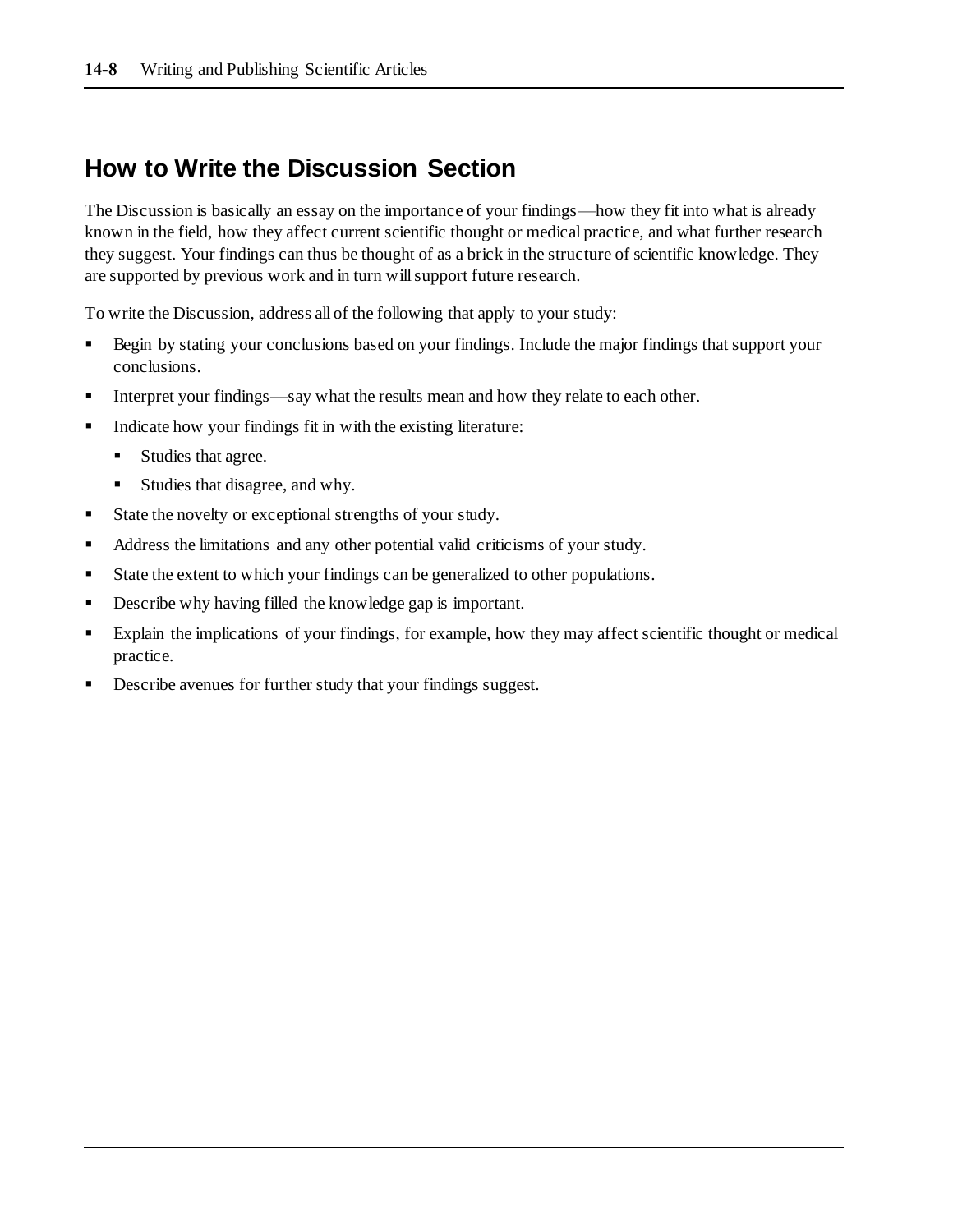### **How to Write the Abstract**

To construct your abstract, include the information listed below, in the order shown. The suggested number of sentences is shown after each item. (Tip: Sometimes, you can use sentences from the main body of your article instead of writing new sentences.)

- Give the basic background information that led to the development of your study. Be sure to mention the gap in knowledge that this study was designed to fill. *(1 or 2 sentences)*
- State the hypothesis or purpose of the study. *(1 sentence)*
- Mention the experimental approach that was used. Describe the patients or materials (e.g., cell lines), the important experiments or interventions, and—for a clinical study—the primary end points of the study. *(Usually 1 to 3 sentences)*
- Provide the most important results you obtained. State the result for each method that was described in the methods section of the abstract (and be sure that the methods section of the abstract describes a method for each result that is given in the results section of the abstract). The results can be summarized using mean or median values, but specific results necessary to support the conclusion should be described in detail sufficient for that purpose. *(Usually 3 or 4 sentences)*
- State the conclusion drawn from your most important results and how the conclusion relates to the hypothesis or purpose of the study. *(1 or 2 sentences)*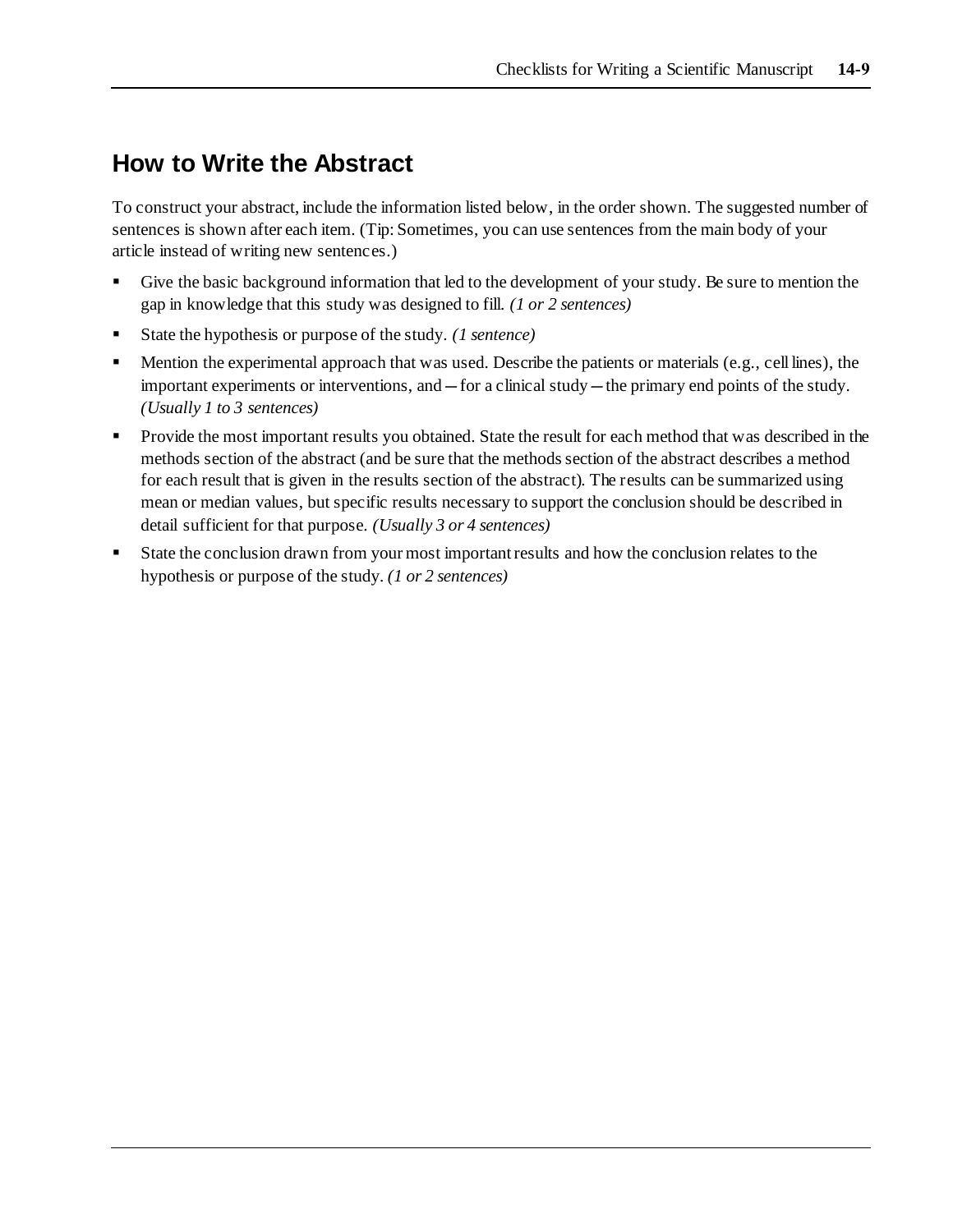# **Tips for Preparing Figures and Tables**

### **Figures Other than Graphs**

- Use arrows or other indicators to point out important items in a figure so that readers do not need to search for them.
- Be sure your figures will be readable after they are reduced for publication. When preparing figures with lettering or symbols on them, think about how big the letters or symbols will be if the figure is printed only 1 column wide.
- Avoid using color in your figures unless it is absolutely necessary for the reader to understand them; most journals will require you to pay for the cost of color printing.
- Whenever possible, put information on the figure itself rather than in the figure legend.
- Be sure to include any relevant information that does not appear on the figure itself in the accompanying legend. General guidelines for legends include the following:
	- **•** Give enough information that the reader can understand the figure without referring to the text of the article.
	- State briefly the message you wish the reader to receive from the figure or the most important finding evident in the figure.
	- State original magnification and stain, if applicable.
	- **•** Define abbreviations and explain symbols used in the figure.
	- Name the method used; describe the method in detail if that is the journal's style.
	- Keep the legend as short as possible.
	- Put the legends for all the figures on a separate page, not on the figures themselves.
- Follow the journal's guidelines regarding acceptable file formats, file naming conventions, and other electronic figure requirements.

### **Graphs**

- Keep your graphs simple. Be selective about which PowerPoint or Excel features you use.
- **•** Label the axes on your graphs so that readers can tell what variable is shown on each axis and what the units of measure are.
- Make sure that the increments on the axes are appropriate for the data shown and are uniform.
- Use 3 dimensions only if you are plotting 3 variables.
- Make sure the symbols that represent data points are big enough to read and are easily distinguishable from each other.
- Whenever possible, put the key that identifies lines or bars on the figure itself rather than in the legend.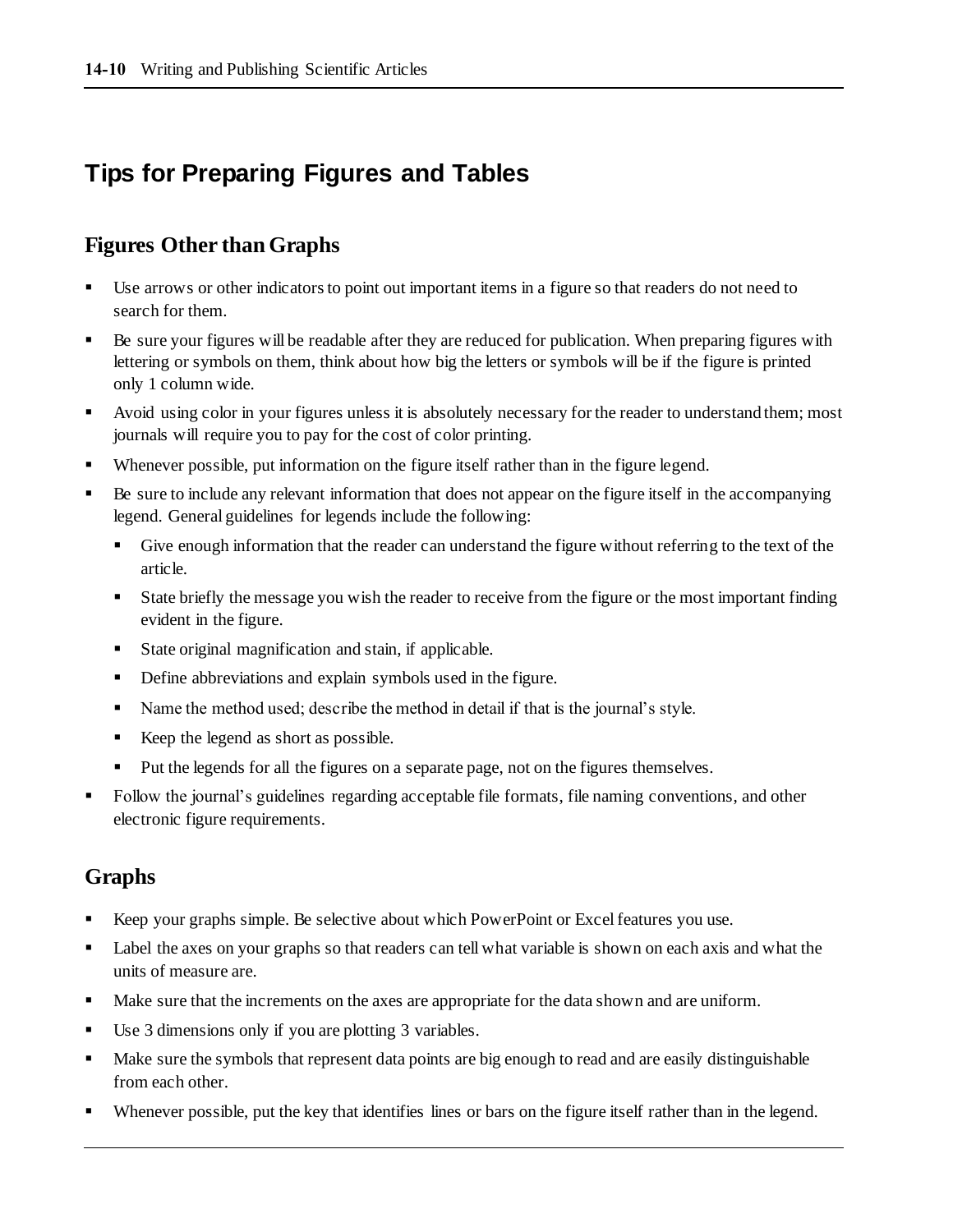- Use black-and-white patterns instead of colors (unless your target journal publishes color figures for free). Gray generally does not reproduce well either; gray bars often look blotchy when printed in a journal, and different shades of gray may all look alike.
- On line graphs, put the dependent variable (the outcome variable of interest) on the vertical axis (y-axis) and the independent variable (the variable that is thought to influence the dependent variable) on the horizontal axis (x-axis).
- On line graphs, avoid having more than 3 or 4 curves (lines).
- On bar graphs, make all the bars the same width, and make the space between the bars less than the bar width.
- On pie graphs, limit the segments to those large enough to be seen and labeled. Group components too small to be shown individually into 1 wedge labeled "other." Label each segment of the pie, and include the percentage for each segment as part of the label.
- As for all figures, provide legends for your graphs. In general, the legends should
	- Give enough information that the reader can understand the graph without reading the text.
	- **•** Define abbreviations and explain symbols used in the graph.
	- Name the method used; describe the method in detail if that is the journal's style.
	- Be as short as possible.
- Follow the journal's guidelines regarding acceptable file formats (PowerPoint [.ppt] and Excel [.xls or .xlsx] are usually not acceptable), file naming conventions, and other electronic figure requirements.

### **Tables**

- Provide a number and title for the table.
- **•** Provide a heading for each column and a row stub (row heading) for each row.
- Put material that is to be directly compared in adjacent columns or rows. Readers usually prefer to make comparisons horizontally (across rows) rather than vertically (down columns).
- Use spanning column headings to avoid repeating the same information in multiple column headings. Indenting row stub subcategories under main categories achieves a similar goal in the row stubs.
- Leave cells blank only if no value is possible.
- Be sure that any footnote symbols used in the body of the table match up with the footnotes listed below the table.
- Do not use vertical lines to separate columns in tables. The careful alignment of columns makes vertical lines unnecessary. By convention, the only horizontal lines used are
	- Lines above and below the column headings,
	- A line below the last row of data, and
	- Lines below spanning column headings.
- In tables showing comparisons or subsets, give percentages in addition to actual values.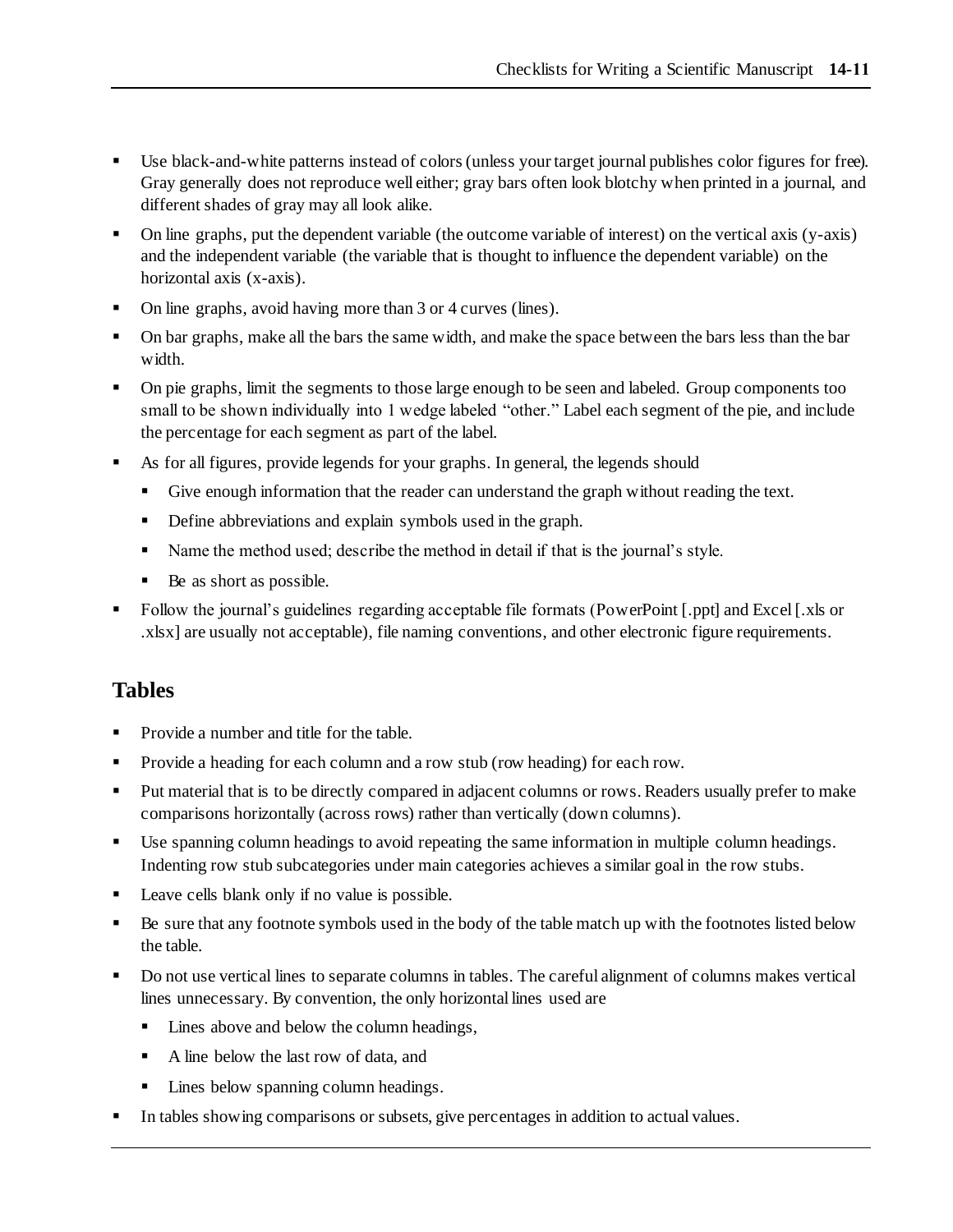- If all the values in a column would be the same, present the information in a footnote to the table or in the text instead.
- Be sure that numeric categories do not overlap or leave out possible values.
- In columns, align numbers on the decimal point (real or imaginary). If columns contain text, align the first line in each cell on the left; all lines in a cell after the first line should be indented slightly.
- Be sure to check the numbers in all tables before you submit your manuscript.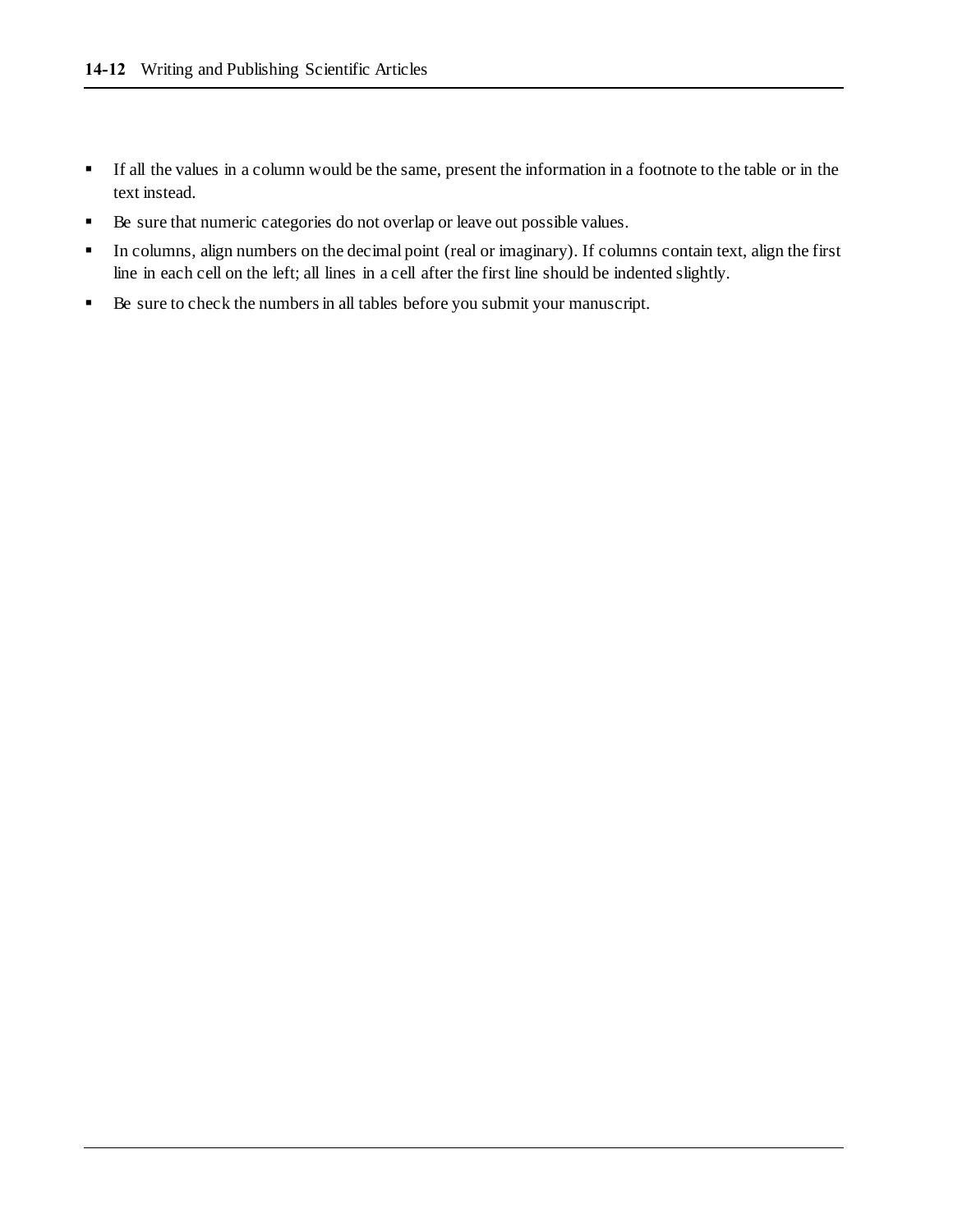### **How to Write the Title**

The purpose of the title is to summarize the essence of the article concisely and definitively in 1 phrase or sentence so that the paper can be easily found in Medline title searches and those who read the title are persuaded to read the entire paper. To write an effective title:

- Name the main factors studied.
- Name the population (or animal, plant, or cell line) studied, if applicable.
- For clinical studies, identify the type of study, such as "randomized controlled trial."
- Consider stating your study's major findings.
- Make your title specific.
- Start the title with a word or term that represents the most important aspect of the study.
- Avoid uninformative phrases such as "A Study of," "A Report of," "The Treatment of," "The Role of," or "The Effects of" in the title and in the subtitle.
- Use subtitles sparingly.
- Use approved generic or common nonproprietary names rather than trade names or chemical names for drugs and chemicals.
- Always check the author instructions of the target journal for specific guidelines on titles.
- Avoid using abbreviations and acronyms.
- Keep punctuation to a minimum.
- Avoid using questions for titles.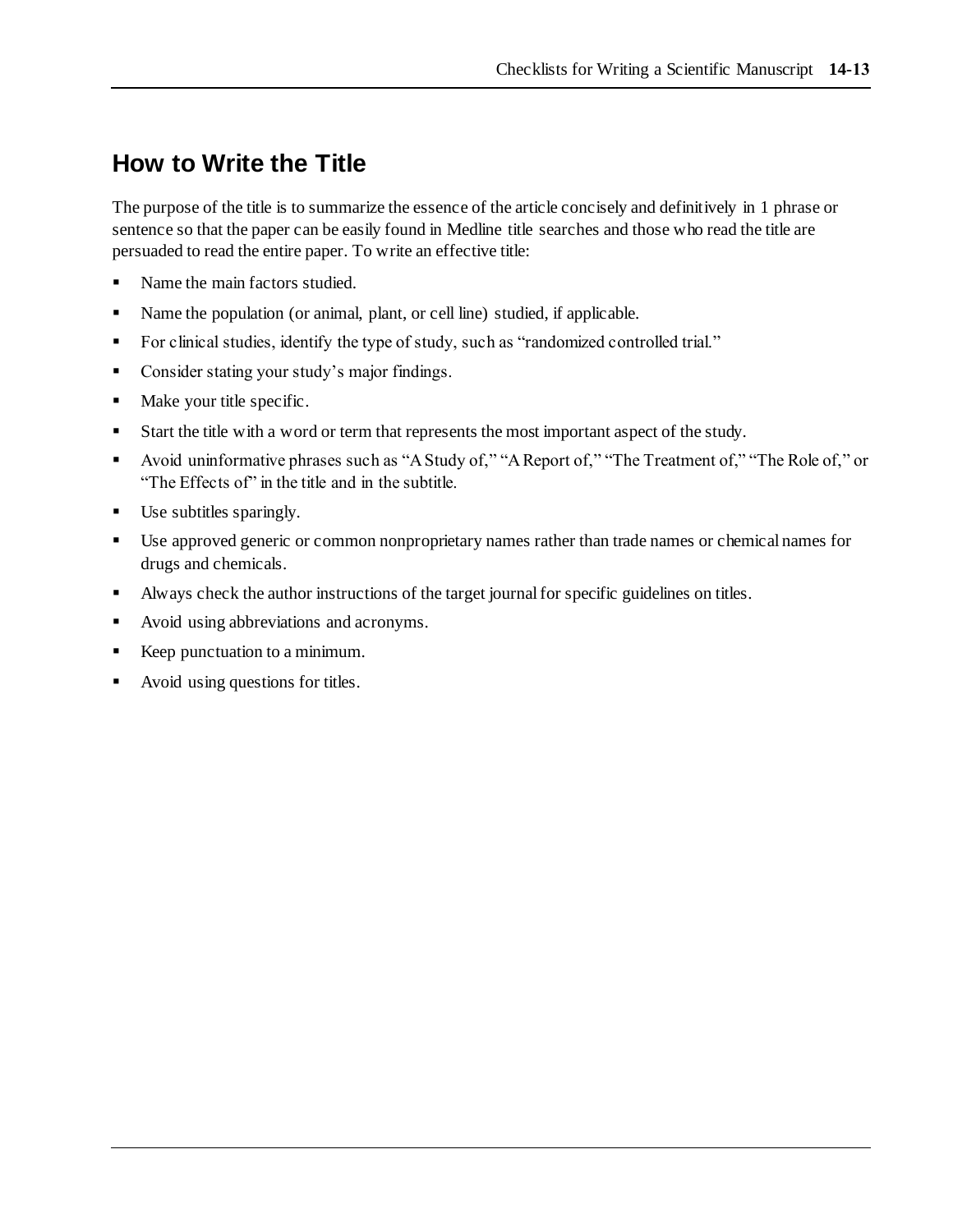# **Tips for Writing with Cohesion and Clarity**

#### **Tips for Writing Linear Paragraphs**

- Begin a new paragraph for each new idea.
- Keep paragraphs short (that is, several to a page).
- Include a topic sentence, usually at the beginning, and include only those sentences that support the topic.
- Connect the ideas within a paragraph in a clearly understandable order.

#### **Tips for Writing Linear Manuscripts**

- State your hypothesis early and clearly.
- **•** Include only the information that supports the hypothesis statement or research question, and tie the discussion and conclusion directly to that statement.
- Connect ideas in adjacent paragraphs.

#### **Tips for Clear, Strong, Precise Writing**

- Use words that are precise and strong rather than vague or general.
- Use first-person voice rather than third-person voice.
- Use active verbs rather than passive verbs.
- Avoid vague introductory phrases and vague pronouns.
- Use *a*, *an*, and *the* correctly.
- Introduce a term before using its acronym or abbreviation.

#### **Tips for Cohesive Writing**

- Use transitional words.
- Repeat key terms as often as needed; do not substitute new words for terms already introduced.
- Use parallel structures in writing sentences and expressing thoughts in paragraphs.

#### **Tips for Streamlined Writing**

- Break long sentences into shorter ones.
- Eliminate wordiness.
- Use shorter words rather than long ones when possible.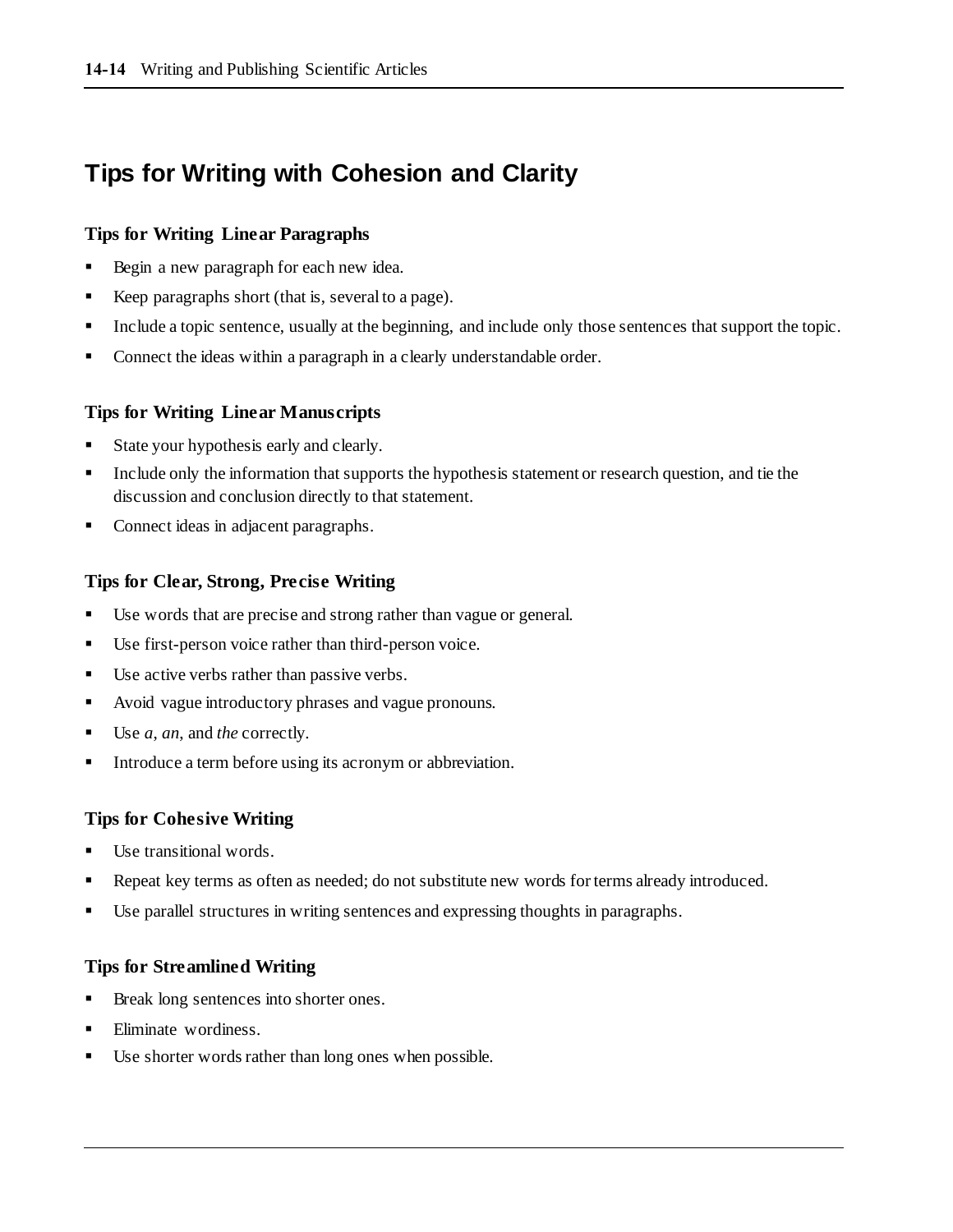## **Checklist for a Good Review**

This checklist is adapted from the guidelines presented in the chapters of this notebook on writing sections of a scientific article. The items followed by an asterisk were taken from "Review Criteria for Research Manuscripts," Academic Medicine 76:9, 2001.

Use this checklist when you review a manuscript for a co-author or another colleague (and when you write a manuscript of your own). Make sure your suggestions are specific, thorough, and constructive. Depending on your role in the collaboration and your agreed-upon responsibilities as a co-author, some of the items in the checklist will be beyond the scope of your review.

#### **Overall Manuscript**

- Clearly and completely tells "story" of research and findings.
- Is written in clear, grammatically correct language.

#### **Title**

- Is clear and informative.\*
- Reflects importance of study.\*
- States study's main findings.
- Names main factors studied.
- Uses key terms for indexing.
- States species studied and type of study.

#### **Abstract**

- Summarizes entire paper.
- Is consistent with manuscript and contains no additional information.\*
- Gives basic background information that led to development of study.
- States gap in knowledge study will fill.
- States specific purpose of study.
- **•** Mentions experimental approach used and identifies important tests performed.
- Mentions most important results and states a result for each method described in abstract.
- States conclusion that can be drawn from most important results and how it relates to study's purpose.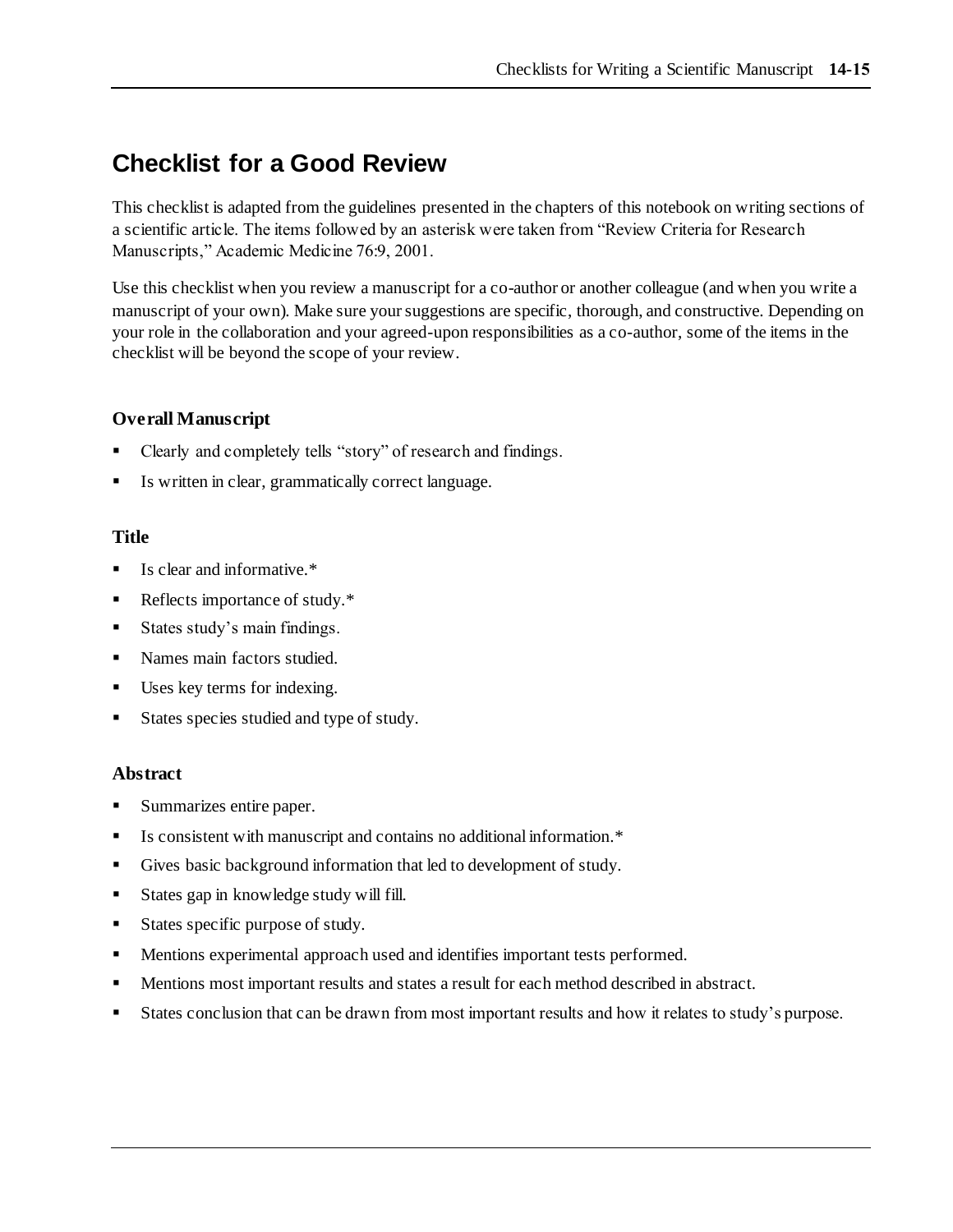#### **Introduction**

- **•** Provides relevant background at level of detail appropriate to readers.
- Includes up-to-date literature review. <sup>\*</sup>
- States what led to hypothesis.
- Gives enough background information so that readers will understand why research question was chosen.
- Discusses background concepts from most general to most specific.
- Makes clear why study was performed and expected lessons from research.
- Identifies gap in knowledge study will fill and explains why filling this gap is important.
- States hypothesis or purpose of study.
- Describes how hypothesis will be tested.

#### **Materials and Methods**

- Describes experiments and samples in enough detail that readers can judge validity of data and could repeat study.
- Describes all materials used and identifies their suppliers.
- Describes cell lines and cultures and identifies their suppliers.
- Describes how cultures were prepared.

#### **Human Subjects**

- States whether institutional approval and informed consent were obtained and if not, why.
- Describes source of study population.
- Lists inclusion and exclusion criteria.
- Tells how samples were collected.
- Tells number of samples included.

#### **Animals**

- Describes standards of care followed.
- Identifies suppliers of animals.
- States how many animals were used.
- Describes what was done to animals, including how they were killed.

#### **Experiments**

Describes what experiments were performed, why each was performed, and how each was performed.